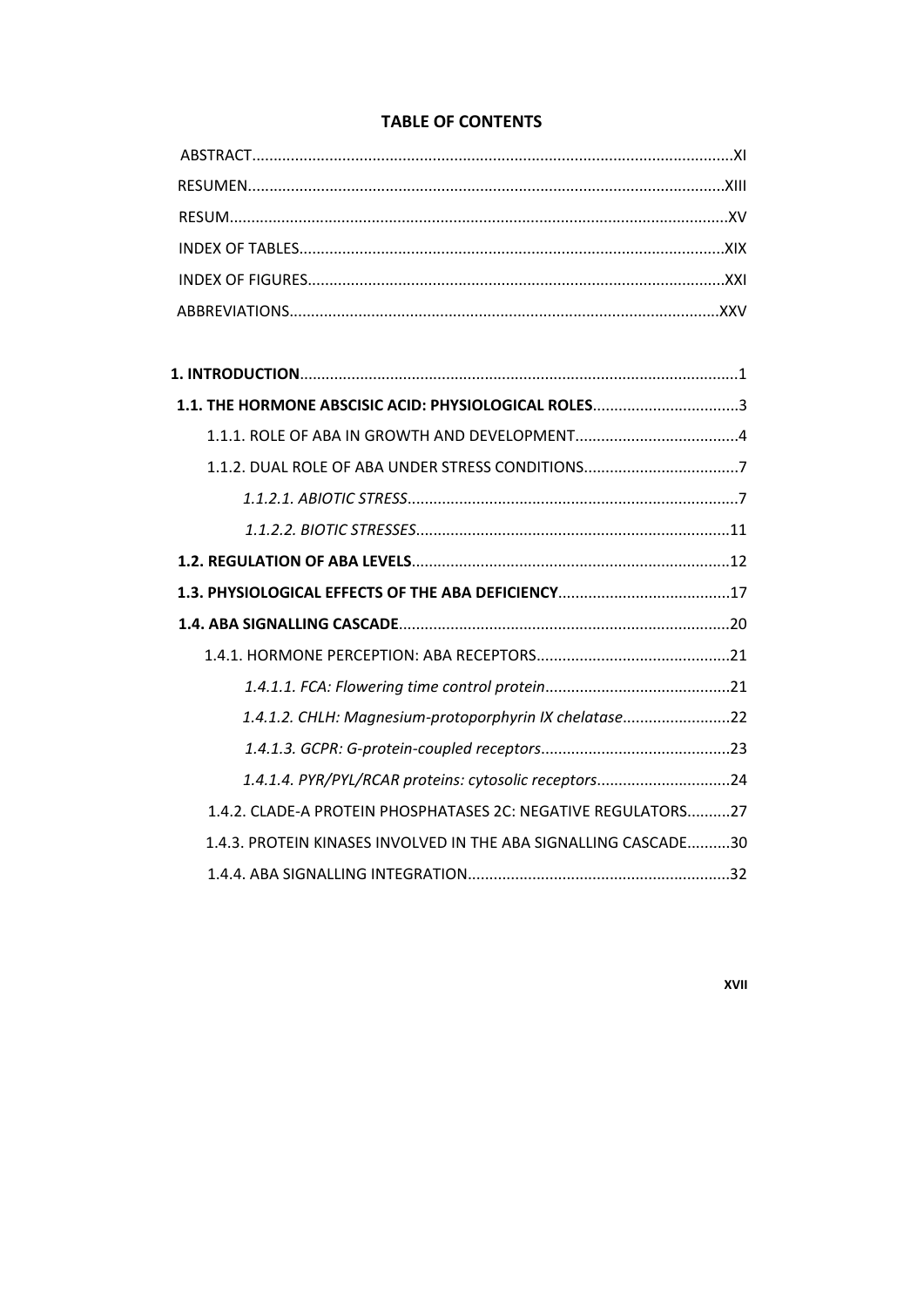| Unravelling molecular responses to moderate dehydration in harvested          |
|-------------------------------------------------------------------------------|
| fruit of sweet orange (Citrus sinensis L. Osbeck) using a fruit-specific ABA- |
| deficient mutant                                                              |
|                                                                               |
| The Citrus ABA-signalosome: Identification and transcriptional regulation     |
| during sweet orange fruit ripening and leaf dehydration                       |
|                                                                               |
| Differential expression of the Citrus sinensis ABA perception system genes    |
| in postharvest fruit dehydration                                              |
|                                                                               |
|                                                                               |
|                                                                               |

**XVIII**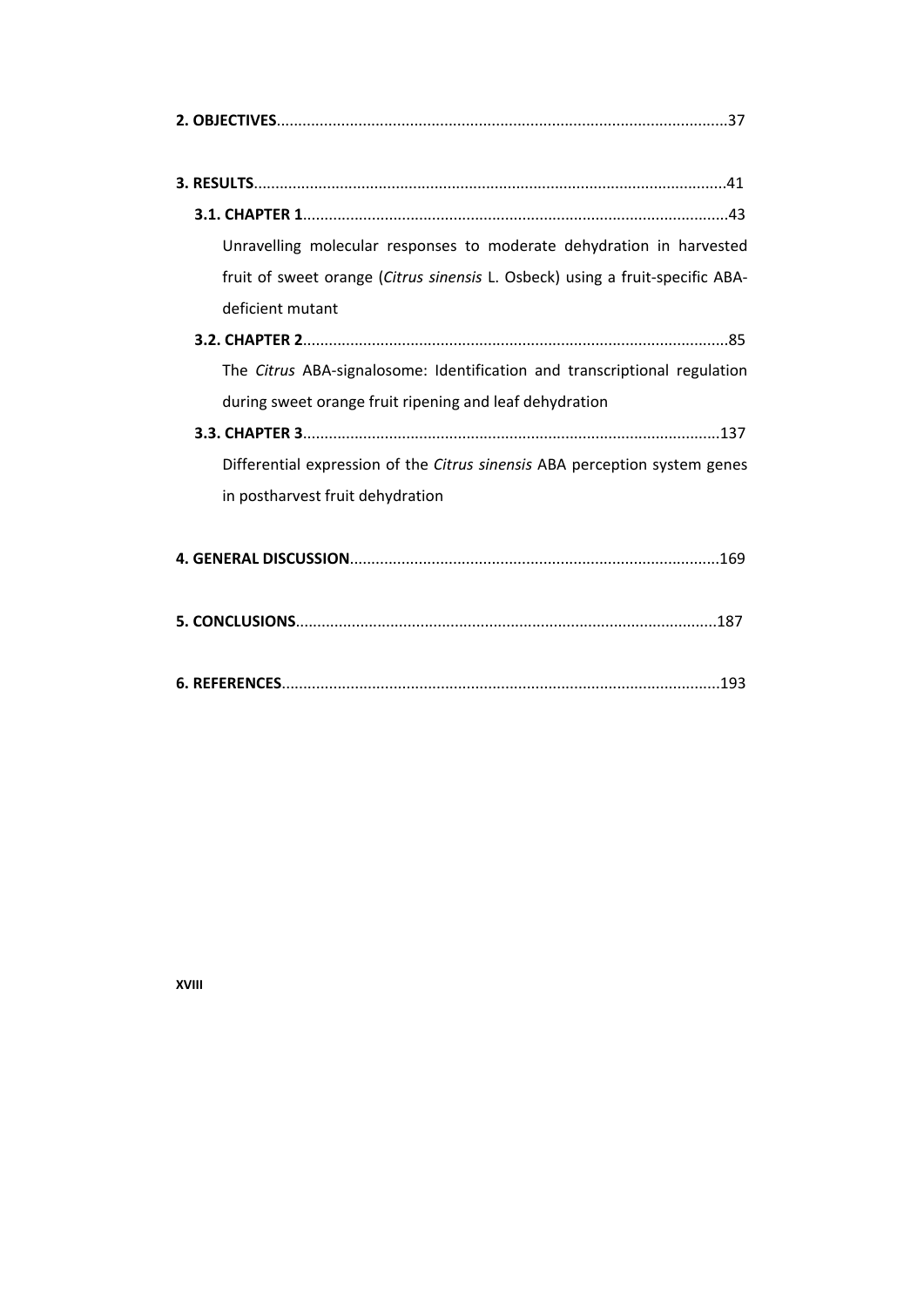### **INDEX OF TABLES**

# **Introduction**

|  |  |  |  | Table 1. Transcriptional profiling of PYR/PYL/RCAR ABA receptors upon ABA |  |  |  |
|--|--|--|--|---------------------------------------------------------------------------|--|--|--|
|  |  |  |  | treatment and stress conditions that increase endogenous ABA levels in    |  |  |  |
|  |  |  |  |                                                                           |  |  |  |

**Table 2.** Transcriptional profiling of *PP2CA*s upon ABA treatment and stress conditions that increase endogenous ABA levels in seedlings and leaves of *Arabidopsis....................................................................*....................................29

#### **Results Chapter 1**

| Table 1. Selected genes and primers used for qRT-PCR analysis in the flavedo of  |  |
|----------------------------------------------------------------------------------|--|
| 'Navelate', 'Pinalate' and ABA-treated 'Pinalate' fruits stored at 12 ºC and 70- |  |
|                                                                                  |  |

- **Table 2.** Functional categorization of differentially expressed genes in the flavedo of 'Navelate', 'Pinalate' and ABA‐treated 'Pinalate' fruits stored at 12 ºC and 70‐75% RH for 1 and 3 weeks respect to FH fruits............................................62
- **Table 3.** Genes belonging to the most specific and relevant biological processes differentially represented in the flavedo of 'Navelate', 'Pinalate' and ABA‐ treated 'Pinalate' fruits stored at 12 ºC and 70‐75% RH...................................63

## **Supplementary material Chapter 1**

**Table S1.** Representative set of ABA‐regulated genes whose expression did not significantly (SAM, FDR < 0.01) change in 'Pinalate' fruits after ABA treatment respect to FH 'Pinalate' fruits............................................................................83

# **Results Chapter 2**

**Table 1**. Comparison of *PYR/PYL/RCAR*, clade‐A *PP2C*s and subclass III *SnRK2*s genes between *Arabidopsis thaliana* and *Citrus sinensis*..................................97

**XIX**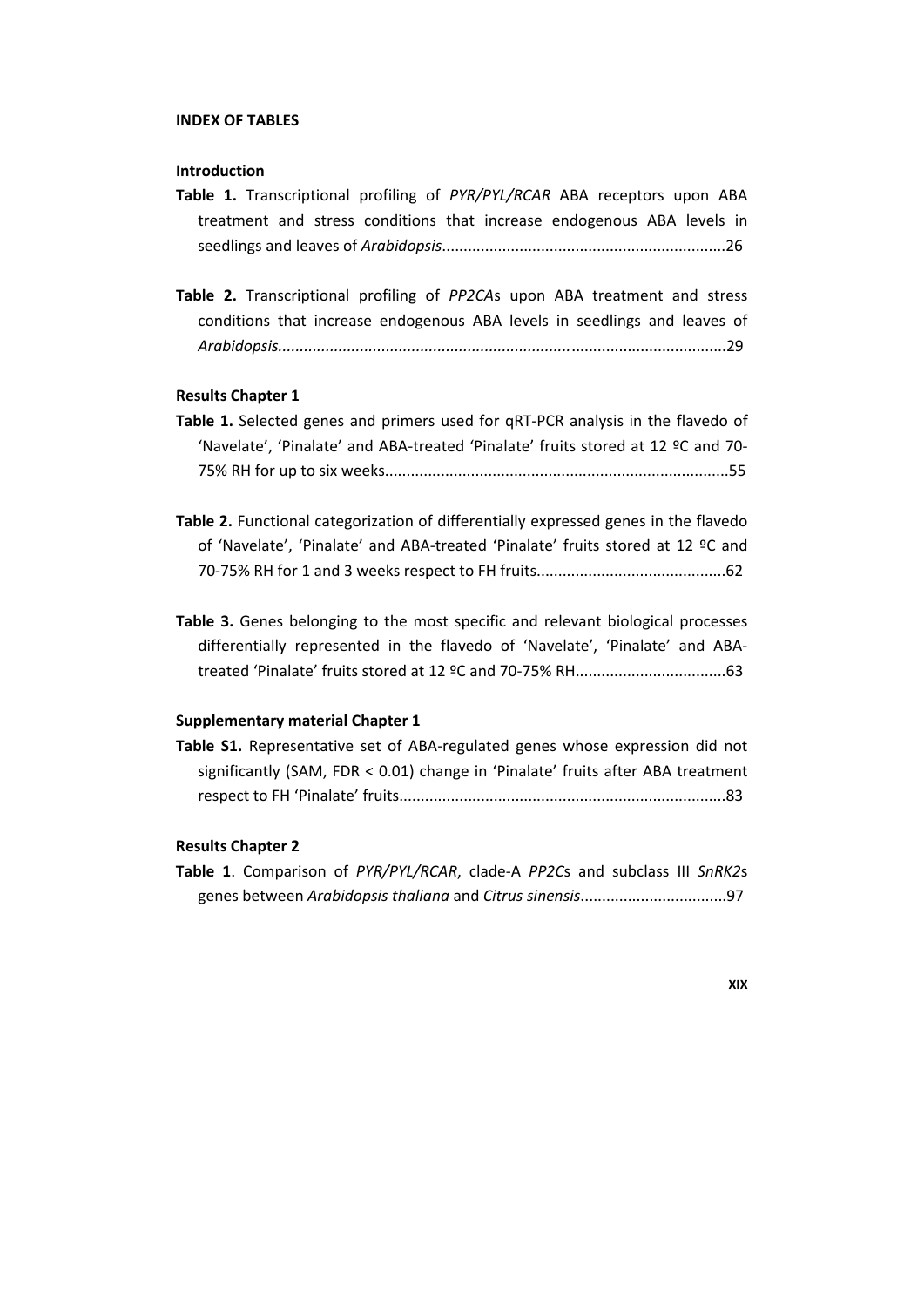#### **Supplementary material Chapter 2**

**Table S1**. Colour evolution of 'Navelate' and 'Pinalate' fruits during ripening.....127

- **Table S2**. Primers designed for gene expression analysis by quantitative RT‐ PCR...................................................................................................................127
- **Table S3**. Similarity matrix between *Citrus* and *Arabidopsis* PYR/PYL/RCAR proteins based on deduced amino acid and sequences alignment...............................128
- **Table S4.** Similarity matrix between *Citrus* and *Arabidopsis* clade‐A PP2C proteins based on deduced amino acid and sequences alignment...............................129
- **Table S5.** Similarity matrix between *Citrus* and *Arabidopsis* subclass III SnRK2 proteins based on deduced amino acid and sequences alignment.................130
- **Table S6**. Absolute gene expression analysis by qRT‐PCR of the ABA‐signalosome components in 'Navelate' and 'Pinalate' varieties during fruit ripening and leaf dehydration.....................................................................................................130

# **Results Chapter 3**

|  |  |  | Table 1. Primers designed for gene expression analysis of the ABA-signalling core |  |
|--|--|--|-----------------------------------------------------------------------------------|--|
|  |  |  |                                                                                   |  |

**Table 2.** Absolute gene expression analysis by qRT‐PCR of the ABA‐signalosome components, ABA content and percentage of weight loss in 'Navelate', 'Pinalate' and ABA‐treated 'Pinalate' fruit during moderate water stress conditions........................................................................................................150

**XX**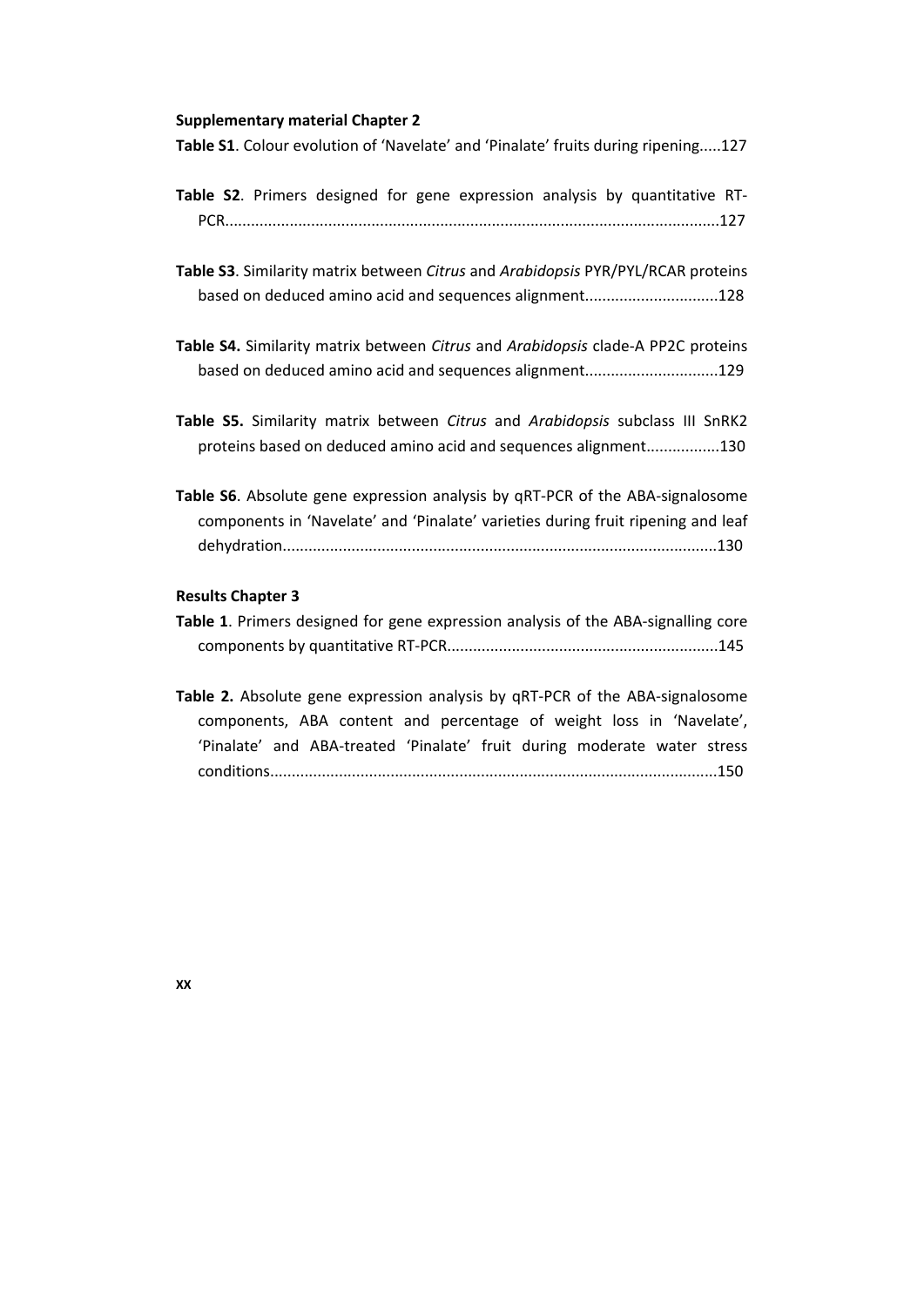# **INDEX OF FIGURES**

| Introduction                                                                                                                                                                                                                                                                                                                                                                                                                 |
|------------------------------------------------------------------------------------------------------------------------------------------------------------------------------------------------------------------------------------------------------------------------------------------------------------------------------------------------------------------------------------------------------------------------------|
| Figure 1. Roles of abscisic acid in plant development and survival4                                                                                                                                                                                                                                                                                                                                                          |
| Figure 2. Non-chilling peel pitting symptoms in Citrus cultivars11                                                                                                                                                                                                                                                                                                                                                           |
| Figure 3. Differential phenotype and susceptibility to non-chilling peel pitting of                                                                                                                                                                                                                                                                                                                                          |
| Figure 4. Model for the ABA-dependent PYR/PYL/RCAR-mediated inhibition of<br>PP2CA activity and the consequent release of the SnRK2 for allowing the                                                                                                                                                                                                                                                                         |
| <b>Results Chapter 1</b><br>Figure 1. Non-chilling peel pitting index (A), percentage of fruit weight loss per<br>surface area (B) and ABA content in the flavedo (C) of 'Navelate' (squares) and<br>'Pinalate' (circles) fruits treated (white) or not (black) with ABA and stored for                                                                                                                                      |
| Figure 2. Venn diagrams showing differentially expressed genes (SAM analysis,<br>FDR < 0.01) in the flavedo of 'Navelate', 'Pinalate' and ABA-treated 'Pinalate'<br>fruits stored at 12 °C and 70-75% RH for 1 (A) and 3 (B) weeks59                                                                                                                                                                                         |
| Figure 3. (A) Principal Component (PCA) and (B) Hierarchical Cluster Analysis<br>(HCA) of flavedo large-scale transcriptional profiles of 'Navelate' (N), 'Pinalate'<br>(P) and ABA-treated 'Pinalate' (P+ABA) fruits stored for one (1W) and three<br>weeks (3W) at 12 °C and 70-75% RH respect to FH fruits. Colours in PCA for                                                                                            |
| Figure 4. Real time qRT-PCR expression analysis for candidate genes selected from<br>microarrays analysis. Relative transcript abundance for selected genes<br>belonging to 'Water deprivation' (A), 'Di-, tri-valent inorganic cation transport'<br>(B), 'Carbohydrate biosynthesis' (C) and 'Protein ubiquitination' (D) biological<br>processes differentially regulated in 'Navelate' (squares) and 'Pinalate' (circles) |

fruits treated (white) or not (black) with ABA and stored for up to 6 weeks at 12 ºC and 70‐75% RH.........................................................................................65

**XXI**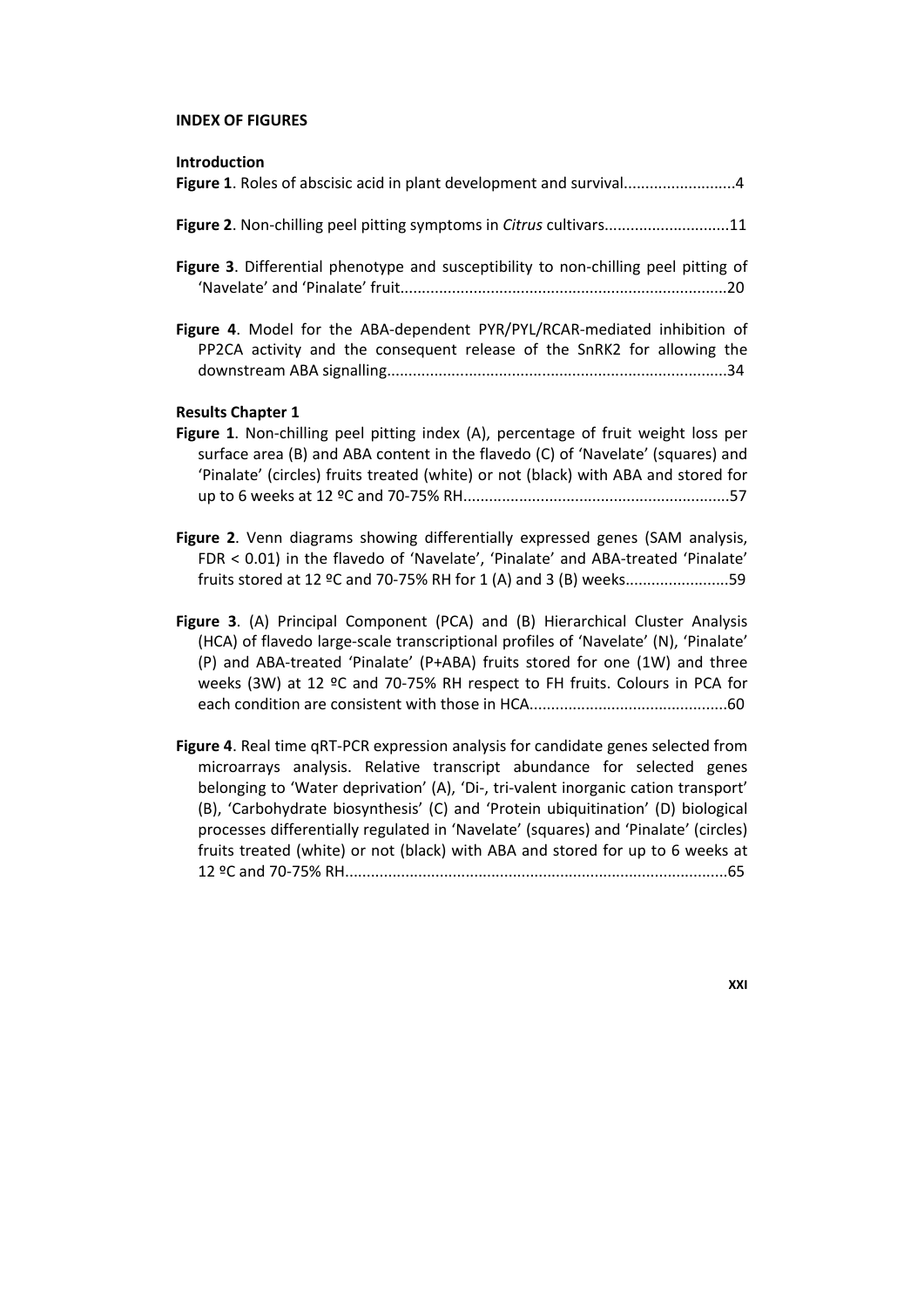### **Supplementary material Chapter 1**

- **Figure S1.** Non-chilling peel pitting index (A) and percentage of fruit weight loss per surface area (B) of 'Navelate' (squares) fruits treated (white) or not (black) with ABA and stored for up to 6 weeks at 12 ºC and 70‐75% RH......................84
- **Figure S2.** Percentage of decay in 'Navelate' (white), 'Pinalate' (grey) and ABA‐ treated 'Pinalate' (black) fruits stored at 12 ºC and 70‐75% RH........................84

## **Results Chapter 2**

- **Figure 1**. Phylogenetic trees containing *C. sinensis* and *A. thaliana* PYR/PYL/RCAR ABA receptors (A), PP2CAs (B) and SnRK2s protein kinases (C).........................99
- **Figure 2**. ABA content in the flavedo of 'Navelate' (black) and 'Pinalate' (white) fruit during development and ripening (Immature Green, IG; Mature Green I, MI; Mature Green II, MII; Breaker, Bk; Coloured, C; Full Coloured, FC)..........102
- **Figure 3**. Relative gene expression analysis by qRT‐PCR of *Citrus PYR/PYL/RCAR* ABA receptors (A), clade‐A PP2Cs (B) and subclass III SnRK2s (C) in 'Navelate' (black) and 'Pinalate' (white) fruits during fruit development and ripening. Expression values were referred to MI 'Navelate' fruits.................................104
- **Figure 4**. Effect of water stress on weight loss and ABA content in 'Navelate' and 'Pinalate' detached leaves. Changes in control samples are represented as black bars and in water‐stressed leaves as white bars....................................107
- **Figure 5**. Relative gene expression analysis of *Citrus PYR/PYL/RCAR* ABA receptors in control (black) and water‐stressed (white) leaves.......................................108
- **Figure 6**. Relative gene expression analysis by qRT‐PCR of *Citrus* clade‐A PP2Cs in control (black) and water‐stressed (white) 'Navelate' and 'Pinalate' leaves...109
- **Figure 7**. Relative gene expression analysis by qRT‐PCR of *Citrus* subclass III SnRK2s in control (black) and water‐stressed (white) leaves.......................................111

## **Supplementary material Chapter 2**

**Figure S1**. Multiple sequence alignment of the *Arabidopsis thaliana* and *Citrus sinensis* ABA signalling core components. (A) START‐like domain of the ABA‐ receptors. (B) PP2C‐like domain of the clade‐A PP2Cs proteins. (C) Subclass III SnRK2s full protein sequences*.* Predicted secondary structures of AtPYR1 (A),

**XXII**